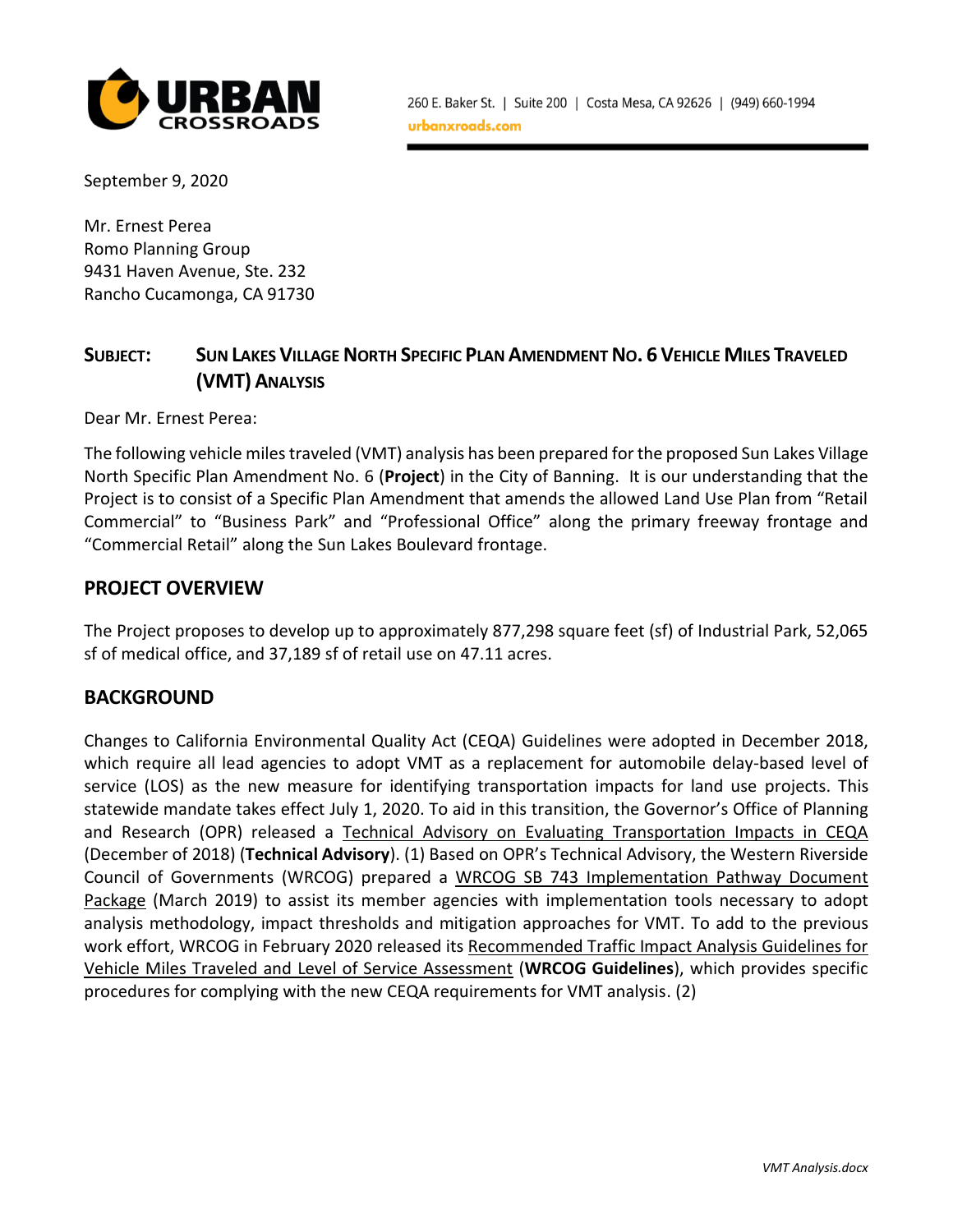Mr. Ernest Perea Romo Planning Group September 9, 2020 Page 2 of 10

# **VMT ANALYSIS METHODOLOGY**

Through consultation with the City of Banning, it is our understanding that the City has yet to formally adopt its own VMT analysis guidelines and thresholds. Therefore, for the purposes of this analysis the recommended VMT analysis methodology and thresholds recommended by the Technical Advisory and supported by the WRCOG Guidelines have been used.

As outlined in the Technical Advisory, mixed-use projects such as the proposed Project need to evaluate each component of the project independently and apply the relevant significance threshold for each project type (i.e., office, retail, etc.). For the purposes of this VMT analysis, the evaluation of VMT will focus on the employment uses (i.e., industrial park and medical office uses) only. Consistent with Technical Advisory recommendations, local serving retail that is typically less than 50,000 sf will tend to improve retail destination proximity and short trips, which in turn reduces VMT. The Technical Advisory notes that local agencies can presume that such development creates a less-than-significant impact.  $1$ 

The Technical Advisory provides for the following recommended threshold for office/industrial land use projects:

"A proposed project exceeding a level of 15 percent below existing regional VMT per employee may indicate a significant transportation impact." $2$ 

## **PROJECT SCREENING**

The Technical Advisory provides details on appropriate "screening thresholds" that can be used to identify when a proposed land use project is anticipated to result in a less-than-significant impact without conducting a more detailed analysis. Screening thresholds are broken into three types:

- Project Type Screening
- Map Based Screening based on Low VMT Area
- Transit Priority Area (TPA) Screening

A land use project need only to meet one of the above screening thresholds to result in a less-thansignificant impact.

For the purposes of this analysis, the initial VMT screening process has been conducted with using the WRCOG VMT Screening Tool (**Screening Tool**), which uses screening criteria consistent with the screening thresholds recommended in the Technical Advisory.

<sup>&</sup>lt;sup>1</sup> Page 16 of the OPR's Technical Advisory.

<sup>2</sup> Page 16 of the OPR's Technical Advisory.

*VMT Analysis.docx*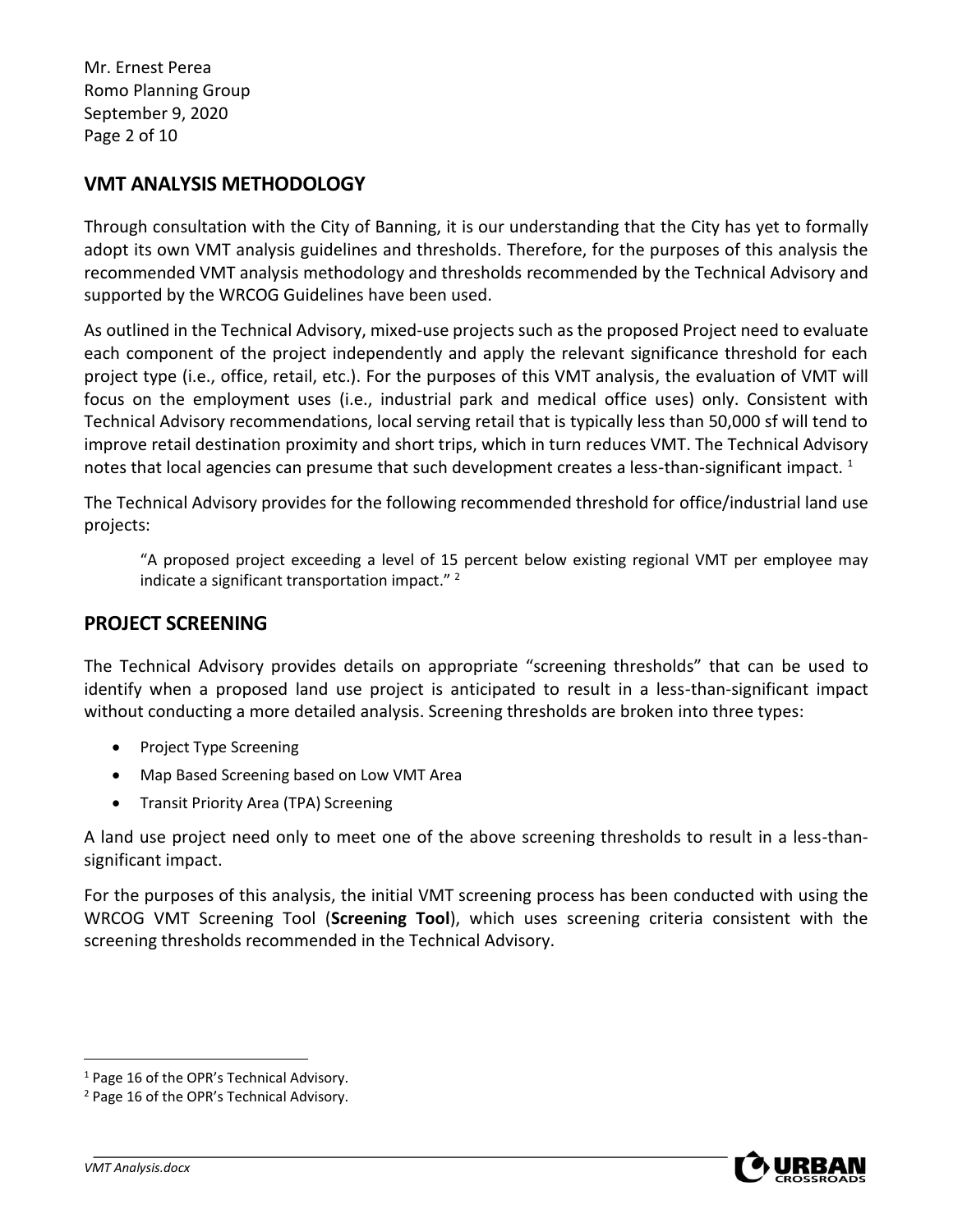Mr. Ernest Perea Romo Planning Group September 9, 2020 Page 3 of 10

## **PROJECT TYPE SCREENING**

The Technical Advisory identifies projects that are consistent with the current Sustainable Communities Strategy (SCS) or general plan, and that generate fewer than 110 daily vehicle trips be presumed to have a less-than-significant impact on VMT. Based on the Project's trip generation (see Attachment A), the Project is not consistent with the City's general plan and would generate more than 110 daily vehicle trips, therefore, the Project would not be eligible to screen out based on project type screening.

### **The Project Type screening threshold is not met.**

### **LOW VMT AREA SCREENING**

The Technical Advisory also states that, "residential and office projects that locate in areas with low VMT and that incorporate similar features (density, mix of uses, and transit accessibility) will tend to exhibit similarly low VMT." The Screening Tool uses the sub-regional Riverside County Transportation Analysis Model (RIVTAM) to measure VMT performance within individual traffic analysis zones (TAZ's) within the WRCOG region. The Project's physical location based on parcel number was selected within the Screening Tool to determine the relevant TAZ's VMT as compared to the jurisdictional average (see Attachment B). The Project boundary is located in TAZ 4344, and would not appear to be within a low VMT generating TAZ based on daily total VMT per service population, but appears to potentially reside within a low generating TAZ based on daily home-based work (HBW) VMT per worker. As noted in the WRCOG Guidelines, "the analyst must identify if the project is consistent with the existing land use within the TAZ and use professional judgement that there is nothing unique about the project that would otherwise be mis-represented utilizing data from the travel demand model."<sup>3</sup> Based on a review of the land use information contained within TAZ 4344 for the RIVTAM base year (2012) model, the zone includes very low levels of employment and low amounts of population and household data. The proposed Project would significantly increase the number and type of employment uses in the zone and would therefore not be entirely consistent with the underlying land use assumptions.

### **The Low VMT Area screening threshold is not met.**

## **TPA SCREENING**

Consistent with guidance identified in the Technical Advisory, projects located within a Transit Priority Area (TPA) (i.e., within ½ mile of an existing "major transit stop"<sup>4</sup> or an existing stop along a "high-quality transit corridor"<sup>5</sup>) may be presumed to have a less than significant impact absent substantial evidence to the contrary.

<sup>&</sup>lt;sup>5</sup> Pub. Resources Code, § 21155 ("For purposes of this section, a high-quality transit corridor means a corridor with fixed route bus service with service intervals no longer than 15 minutes during peak commute hours.").



<sup>3</sup> Page 25 of the WRCOG Guidelines

<sup>4</sup> Pub. Resources Code, § 21064.3 ("'Major transit stop' means a site containing an existing rail transit station, a ferry terminal served by either a bus or rail transit service, or the intersection of two or more major bus routes with a frequency of service interval of 15 minutes or less during the morning and afternoon peak commute periods.").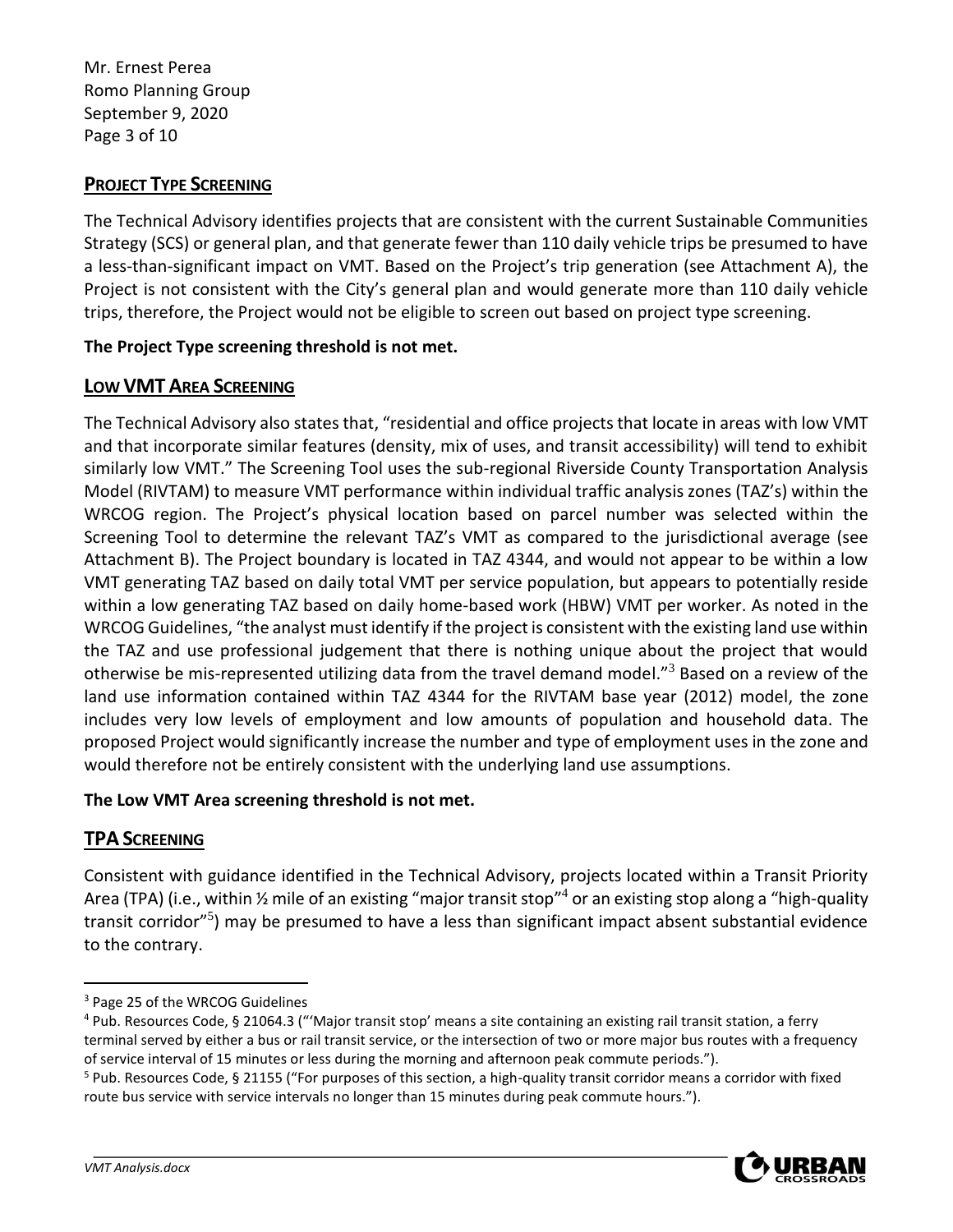Mr. Ernest Perea Romo Planning Group September 9, 2020 Page 4 of 10

However, the presumption may not be appropriate if a project:

- Has a Floor Area Ratio (FAR) of less than 0.75;
- Includes more parking for use by residents, customers, or employees of the project than required by the jurisdiction (if the jurisdiction requires the project to supply parking);
- Is inconsistent with the applicable Sustainable Communities Strategy (as determined by the lead agency, with input from the Metropolitan Planning Organization); or
- Replaces affordable residential units with a smaller number of moderate- or high-income residential units.

Based on the Screening Tool results presented in Attachment B, the Project site does is not located within  $\frac{1}{2}$  mile of an existing major transit stop, or along a high-quality transit corridor.

#### **The TPA screening threshold is not met.**

Since none of the project level screening criteria were met, a project level VMT analysis should be prepared.

### **PROJECT VMT ASSESSMENT**

RIVTAM is a useful tool to estimate VMT as it considers interaction between different land uses based on socio-economic data such as population, households and employment. The WRCOG Guidelines identifies RIVTAM as the appropriate tool for conducting VMT analysis for land use projects in Riverside County.

Project VMT has been calculated using the most current version of RIVTAM. Adjustments in socioeconomic data (SED) (i.e., employment) have been made to a separate TAZ within the RIVTAM model to reflect the Project's proposed employment uses (i.e., industrial park and medical office). A separate TAZ is used to isolate the Project's VMT.

As noted previously, the Project's local serving retail component is less than 50,000 sf and meets the screening threshold recommended in the Technical Advisory for local serving retail projects that can be presumed to result in a less than significant impact.

Table 1 summarizes the employment estimates for the Project. It should be noted that the employment estimates are consistent with the land use to employment generation factors from the Riverside County General Plan. (3)

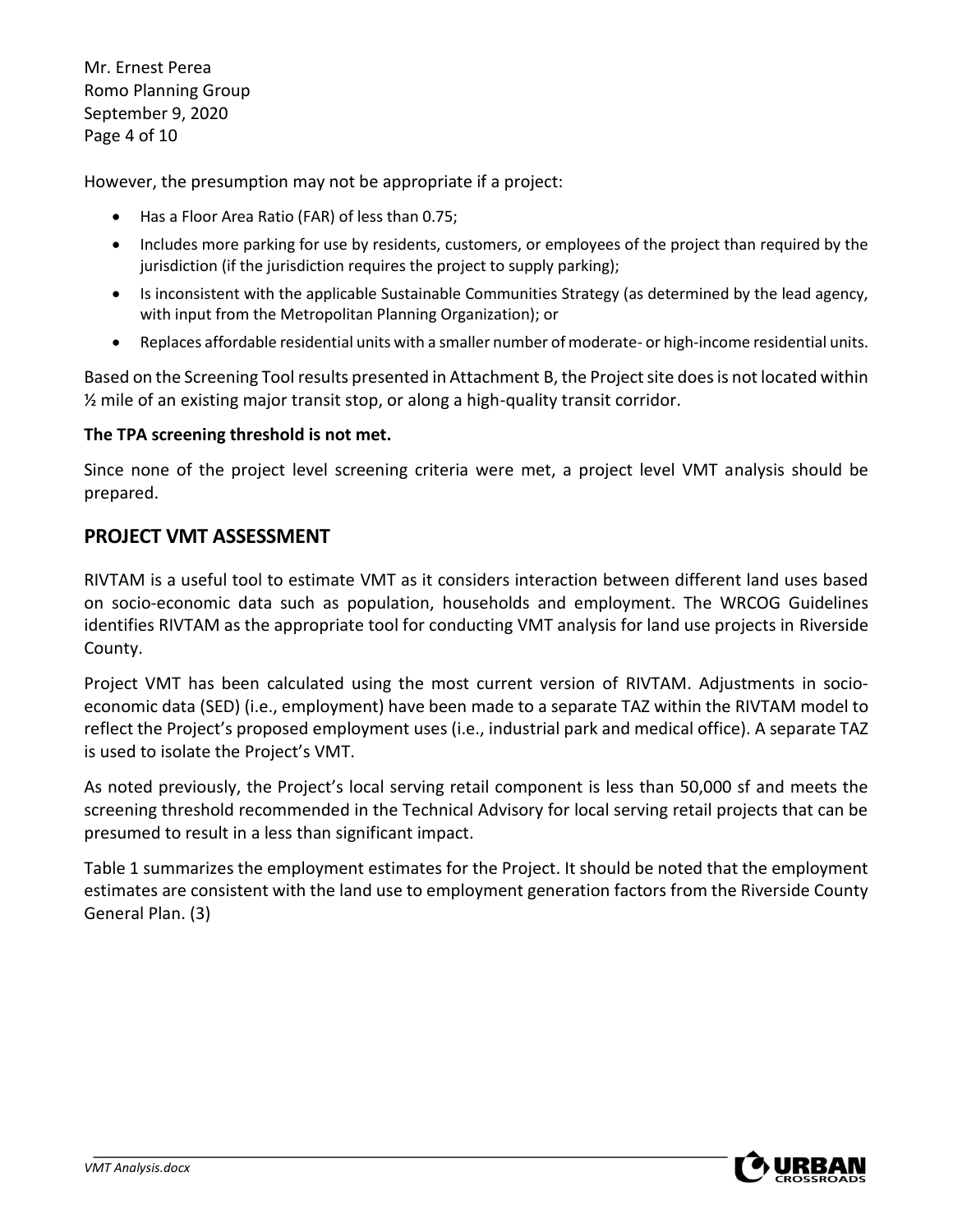| Land Use               | <b>Building Area</b> | Building Area per Employee | Estimated Employees <sup>b</sup> |  |  |
|------------------------|----------------------|----------------------------|----------------------------------|--|--|
| <b>Industrial Park</b> | 877.298 sf           | $1,030$ sf                 | 852                              |  |  |
| <b>Medical Office</b>  | 52,065 sf            | 300 s.f.                   | 174                              |  |  |
| Total:                 | 929,363 sf           | $- -$                      | 1,026                            |  |  |

#### **TABLE 1: EMPLOYMENT ESTIMATES**

Adjustments to employment factors for the Project TAZ were made to the RIVTAM base year model (2012) and the cumulative year model (2040). Each model was then run with the updated SED factors included for the Project TAZ.

### **PROJECT VMT CALCULATION**

Consistent with recommendations contained in the Technical Advisory, calculation of VMT for employment uses such as the industrial and medical office uses proposed by the Project are evaluated using home-based work trips<sup>7</sup>. The ability to separate trips by trip purpose can be achieved with the RIVTAM model by using the production-attraction (PA) trip matrices. Using these matrices, project generated HBW VMT was calculated for both the base year model (2012) and cumulative year model (2040) and linear interpolation was used to determine the Project's baseline (2020) HBW VMT. The HBW VMT is then normalized by dividing by the number of Project employees. As shown in Table 2, the Project baseline (2020) HBW VMT per worker is 13.33.

|                               | Project 2012 | Project 2040 | Project 2020<br>(interpolated) |
|-------------------------------|--------------|--------------|--------------------------------|
| Employment                    | 1,026        | 1,026        | 1,026                          |
| <b>HBW VMT</b>                | 14,707       | 11,115       | 13,681                         |
| HBW VMT / Worker <sup>8</sup> | 14.33        | 10.83        | 13.33                          |

**TABLE 2: PROJECT HBW VMT PER WORKER**

As noted previously, the City of Banning is still in development of their VMT guidelines and thresholds. To provide a comparison of the Project's VMT per worker to the existing regional VMT per worker, VMT values previously calculated and published by WRCOG as part of their WRCOG Guidelines has been utilized. WRCOG has provided HBW VMT per worker from RIVTAM for the base year model (2012) and the cumulative year model (2040) for each of its member agencies, the WRCOG region, and the unincorporated areas of the WRCOG region. For purposes of this assessment, the WRCOG region was utilized. Similar to the method used to calculation baseline (2020) Project VMT, the 2012 and 2040

<sup>&</sup>lt;sup>8</sup> HBW VMT/Employee is a measure of all auto trips between home and work and does not include heavy duty truck trips or freight, which is consistent with OPR direction and Riverside County VMT calculation guidelines.



<sup>6</sup> Riverside County General Plan Employment Factors

<sup>7</sup> Page 16 of the OPR's Technical Advisory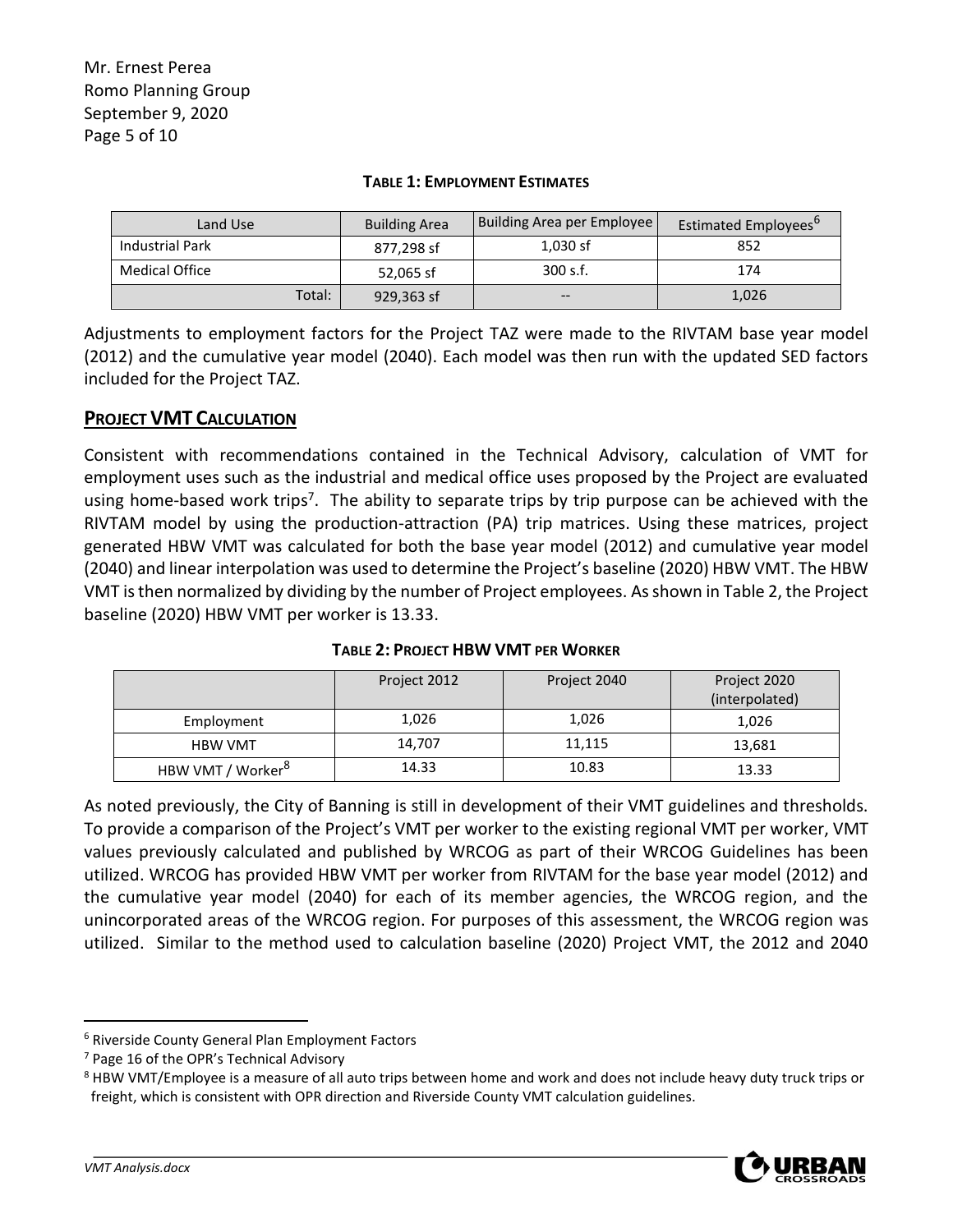Mr. Ernest Perea Romo Planning Group September 9, 2020 Page 6 of 10

published data for HBW VMT per worker were used to interpolate (using linear interpolation) the WRCOG region's baseline 2020 HBW VMT per worker (see Table 3).

#### **TABLE 3: WRCOG UNINCORPORATED REGION HBW VMT PER WORKER**

|                  | Project 2012 | Project 2040 | Project 2020<br>(interpolated) |
|------------------|--------------|--------------|--------------------------------|
| HBW VMT / Worker | 12.83        | 14.02        | 13.17                          |

Table 4 illustrates the comparison between Project-generated HBW VMT per worker to the existing (2020) WRCOG region HBW VMT per worker. As shown, the Project would exceed the 15 percent below existing regional HBW VMT per worker by 19.12 percent. As such, the Project's impact based on VMT for the light industrial and business park components is potentially significant.

|                       | Project | <b>Existing Regional</b><br>Average (2020) | OPR 15% below<br><b>Existing Regional</b><br>Average |  |  |  |
|-----------------------|---------|--------------------------------------------|------------------------------------------------------|--|--|--|
| HBW VMT/Worker        | 13.33   | 13.17                                      | 11.19                                                |  |  |  |
| Difference w/ Project |         | $+0.16$                                    | $+2.14$                                              |  |  |  |
| Percent Change        |         | $+1.22%$                                   | $+19.12%$                                            |  |  |  |

#### **TABLE 4: PROJECT VMT PER WORKER COMPARISON**

## **PROJECT'S POTENTIAL CUMULATIVE IMPACT ON VMT**

The Technical Advisory states the following, "a project that falls below an efficiency-based threshold that is aligned with long-term goals and relevant plans has no cumulative impact distinct from the project impact. Accordingly, a finding of a less-than-significant project impact would imply a less than significant cumulative impact and vice versa. This is similar to the analysis typically conducted for greenhouse gas emissions, air quality impacts, and impacts that utilize plan compliance as a threshold of significance."<sup>9</sup> Therefore, the Project's finding related to cumulative impacts is considered potentially significant.

## **POTENTIAL VMT REDUCTION STRATEGIES**

Transportation demand management (TDM) strategies have been evaluated for the purpose of reducing VMT impacts determined to be potentially significant. The effectiveness of TDM strategies to reduce VMT has been determined based on the SB 743 Implementation TDM Strategy Assessment (February 26, 2019, Fehr & Peers) (**WRCOG Report**) prepared for WRCOG and the Quantifying Greenhouse Gas Mitigation Measures (CAPCOA, 2010). The WRCOG Report indicates that of the 50 transportation measures presented by CAPCOA, only 41 are applicable at a building and site level. The remaining 9



<sup>&</sup>lt;sup>9</sup> Page 6 of the OPR's Technical Advisory.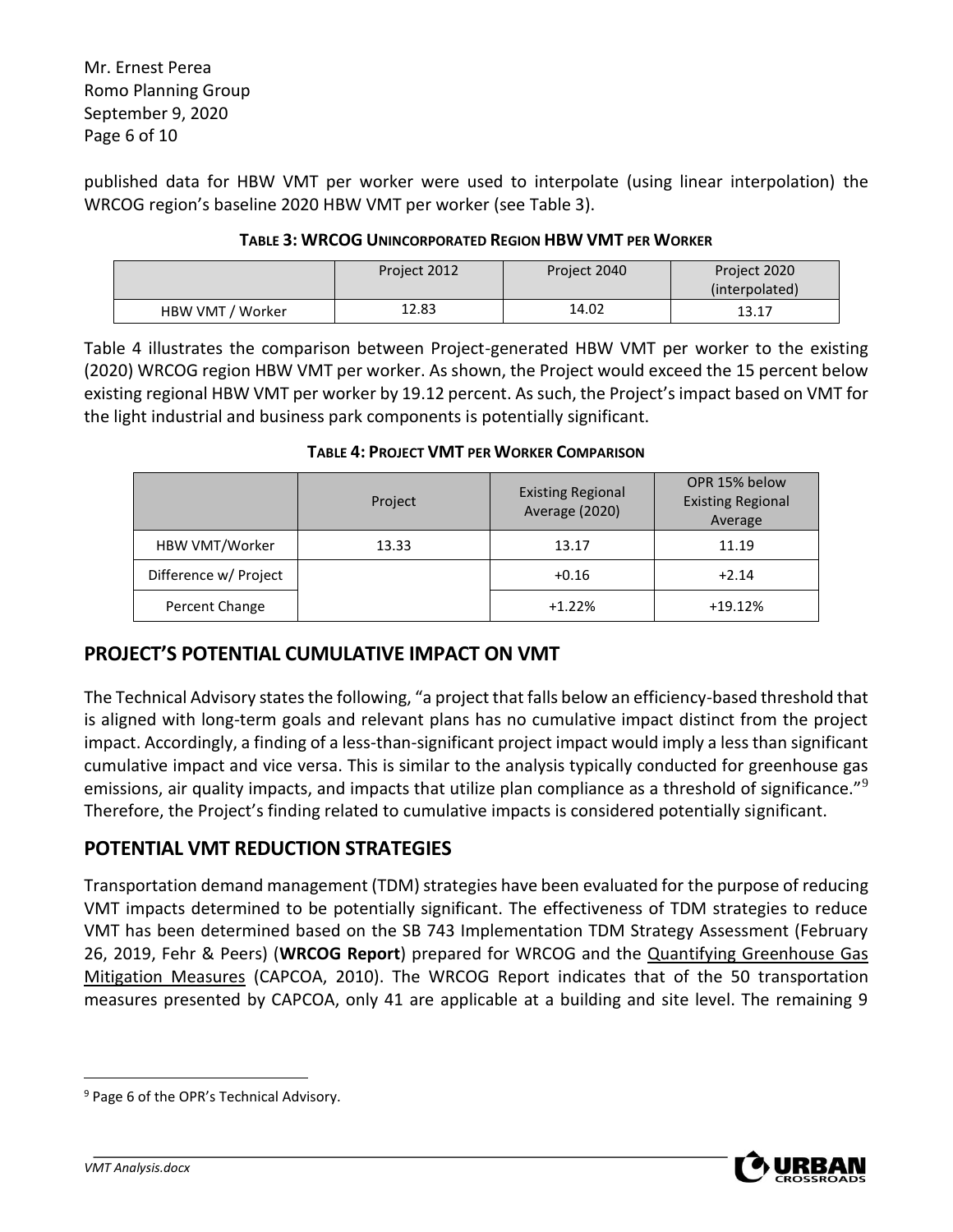Mr. Ernest Perea Romo Planning Group September 9, 2020 Page 7 of 10

measures are functions of, or depend on, site location and/or actions by local and regional agencies or funders.

Based on a review of the 41 transportation measures identified by CAPCOA, the WRCOG Report identifies that only 7 of those measures may be effective at the project level. The effectiveness of the following TDM measures would be dependent in large part on future Project design features and building occupancies, which are unknown at this early land entitlement stage. Beyond the Project's tenancy considerations, land use context is a major factor relevant to the potential application and effectiveness of TDM measures. More specifically, the land use context of the Project is characteristically suburban. Of itself, the Project's suburban context acts to reduce the range of feasible TDM measures and moderates their potential effectiveness. Relevant discussion in this regard is presented in the WRCOG Report*,* excerpted in pertinent part below:

The Technical Advisory relies on the Quantifying Greenhouse Gas Mitigation Measures, (CAPCOA) 2010 resource document to help justify the 15 percent reduction in VMT threshold stating, " . . . fifteen percent reduction in VMT are achievable at the project level in a variety of place types . . . ". A more accurate reading of the CAPCOA document is that a fifteen percent is the maximum reduction when combining multiple mitigation strategies for the *suburban center<sup>10</sup>* place type. For *suburban<sup>11</sup>* place types 10 percent is the maximum and requires a project to contain a diverse land use mix, workforce housing, and project-specific transit. It is also important to note that the maximum percent reductions were not based on data or research comparing the actual performance of VMT reduction strategies in these place types. Instead, the percentages were derived from a limited comparison of aggregate citywide VMT performance for Sebastopol, San Rafael, and San Mateo where VMT performance ranged from 0 to 17 percent below the statewide VMT/capita average based on data collected prior to 2002. Little evidence exists about the long-term performance of similar TDM strategies in different land use contexts. As such, VMT reductions from TDM strategies cannot be guaranteed in most cases (*WRCOG SB 743 Implementation Pathway Document Package*, pp. 65 – 66).

As indicated in the preceding discussion, even under the most favorable circumstances, projects located within a suburban context, such as the proposed Project evaluated here, can realize a maximum 10 percent reduction in VMT through implementation of feasible TDM measures. This could result in reduction from 13.33 to 11.99 HBW VMT per worker which would still exceed of the 15% below existing regional VMT per worker threshold of 11.19 by 7.15%. The following are the potential TDM measures

<sup>11</sup> *Suburban:* A project characterized by dispersed, low-density, single-use, automobile dependent land use patterns, usually outside.



<sup>&</sup>lt;sup>10</sup> **Suburban Center:** A project typically involving a cluster of multi-use development within dispersed, low-density, automobile dependent land use patterns (a suburb). The center may be an historic downtown of a smaller community that has become surrounded by its region's suburban growth pattern in the latter half of the 20th Century. The suburban center serves the population of the suburb with office, retail and housing which is denser than the surrounding suburb (*Quantifying Greenhouse Gas Mitigation Measures,* p. 60).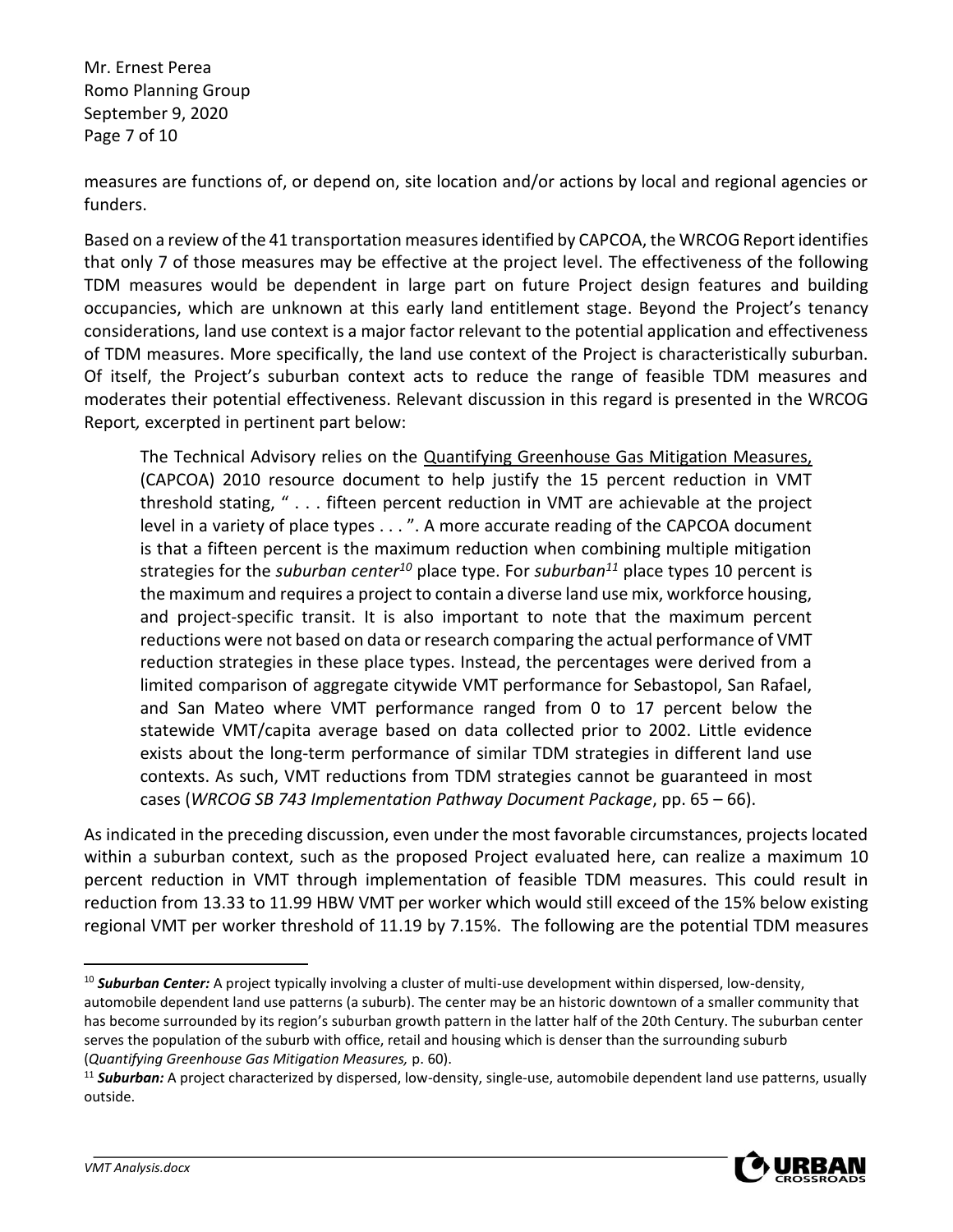Mr. Ernest Perea Romo Planning Group September 9, 2020 Page 8 of 10

that have the potential to be relevant to the proposed Project.

• *Measure 1: Increase Diversity of Land Uses.* Having different types of land uses near one another can decrease VMT since trips between land use types are shorter and may be accommodated by non-auto modes of transport. For example, when residential areas are in the same neighborhood as retail and office buildings, a resident may not need to travel outside of the neighborhood to meet his/her trip needs.

*Remarks:* The Project proposes the construction of a diverse mix of land uses such as retail, medical office, and industrial park all to be located in close proximity to nearby single-family residential uses. It is recognized that the Project would introduce additional employment opportunities, acting to generally improve the regional jobs/housing balance. The resulting improved jobs/housing balance could reduce area commute VMT, as noted by CAPCOA (Quantifying Greenhouse Gas Mitigation Measures, p. 162).

• *Measure 2: Provide Pedestrian Network Improvements.* Providing a pedestrian access network to link areas of the Project site encourages people to walk instead of drive. This mode shift results in people driving less and thus a reduction in VMT.

*Remarks:* The Project proposes increased diversification of land uses along with additional sidewalks along the Project's roadway network. This Project's implementation of this measure could provide for a potential reduction in Project VMT, as noted by CAPCOA (Quantifying Greenhouse Gas Mitigation Measures, p. 186).

• *Measure 3: Provide Traffic Calming Measure.* Providing traffic calming measures encourages people to walk or bike instead of using a vehicle. This mode shift will result in a decrease in VMT. Traffic calming features may include: marked crosswalks, count-down signal timers, curb extensions, speed tables, raised crosswalks, raised intersections, median islands, tight corner radii, roundabouts or mini-circles, on-street parking, planter strips with street trees, chicanes/chokers, and others.

*Remarks:* There is limited opportunity for the Project to implement meaningful enhanced improvements related to traffic calming in this area. This measure is therefore not evaluated further as means of providing a reduction in Project VMT.

• *Measure 4: Implement Car-Sharing Program.* Implementing a car-sharing program would allow individuals to have on-demand access to a shared fleet of vehicles on an as-needed basis. User costs are typically determined through mileage or hourly rates, with deposits and/or annual membership fees.

*Remarks:* It is possible that employers within the Project site could implement car-sharing programs. This may provide car access for employees on an as-needed basis, and thereby alleviate some of the costs and responsibilities of individual car ownership. However, this would not necessarily result in a reduction of VMT but would rather transfer the VMT source from individually-owned autos to employee-subsidized autos. Moreover, CAPCOA indicates that this measure would at most result in nominal percent reduction in VMT (CAPCOA, Quantifying Greenhouse Gas Mitigation Measures, p. 245). This measure is therefore not evaluated further as means of providing a reduction in Project VMT.

• *Measure 5: Increase Transit Service Frequency and Speed.* This measure serves to reduce transit-passenger travel time through more reduced headways and increased speed and reliability. This makes transit service more attractive and may result in a mode shift from auto to transit which reduces VMT.

*Remarks:* The area is currently served by Riverside Transit Agency (RTA), a public transit agency serving various jurisdictions within Riverside County. As the Project has no control over the routes serviced or the frequency

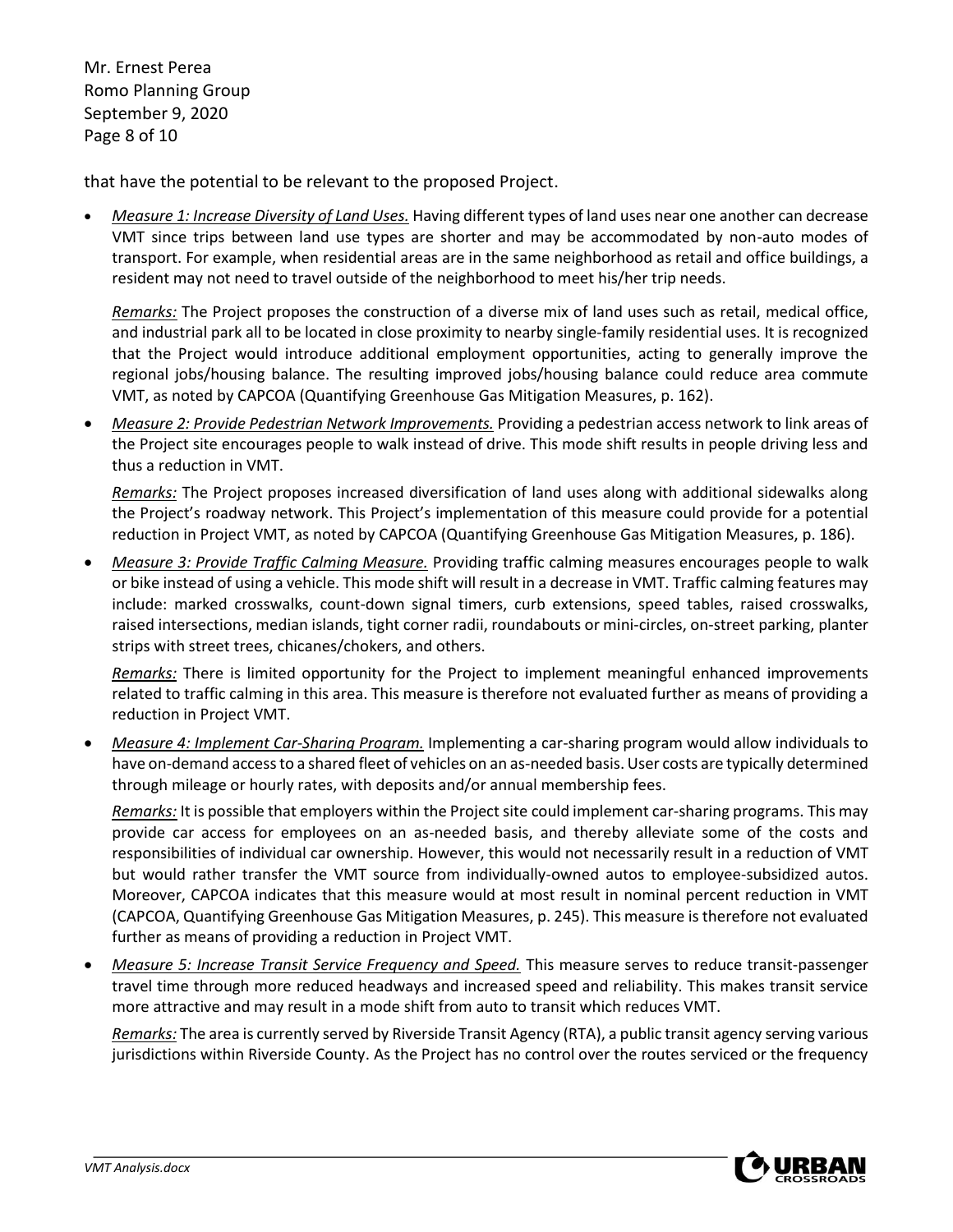Mr. Ernest Perea Romo Planning Group September 9, 2020 Page 9 of 10

> of public transit service, the measure is therefore not evaluated further as a means of providing a reduction in Project VMT.

• *Measure 6: Encourage Telecommuting and Alternative Work Schedule.* Encouraging telecommuting and alternative work schedules reduces the number of commute trips and therefore VMT traveled by employees. Alternative work schedules could take the form of staggered starting times, flexible schedules, or compressed work weeks.

*Remarks:* This measure could provide for a potential reduction in Project VMT, as noted by CAPCOA (Quantifying Greenhouse Gas Mitigation Measures, p. 236). However, the effectiveness of this measure is dependent on the ultimate building tenant(s) which are unknown currently. This measure is therefore not evaluated further as means of providing a reduction in Project VMT.

• *Measure 7: Provide Ride-Sharing Programs.* This strategy focuses on encouraging carpooling and vanpooling but its ultimate implementation is limited as Measure 6 above.

*Remarks:* This measure could provide for a potential reduction in Project generated VMT, as noted by CAPCOA (Quantifying Greenhouse Gas Mitigation Measures, p. 227). However, the effectiveness of this measure is dependent on the ultimate building tenant(s) which are unknown currently. This measure is therefore not evaluated further as means of providing a reduction in Project VMT.

It is also recognized that as the Project area and surrounding communities develop as envisioned under the City of Banning general plan, new residential, office, retail, and industrial development would be implemented. These actions could collectively alter transportation patterns, improve the Region's jobs/housing ratio, diminish VMT, and support implementation of new or alternative TDM measures. There is no means, however, to quantify any VMT reductions that could result. Additionally, the effectiveness of some of the TDM strategies that have potential to reduce the Project VMT are dependent on as yet unknown Project building tenant(s); and as noted above, "VMT reductions from TDM strategies cannot be guaranteed in most cases."

In summary, the Project's HBW VMT per worker exceeds the threshold of 15% below the existing regional WRCOG HBW VMT per worker. Even with implementation of the limited feasible TDM measures discussed above, Project VMT cannot be reduced to levels that would be less-than-significant. Additionally, the efficacy of TDM measures and reduction of VMT impacts below thresholds cannot be assured. The Project VMT impact is therefore considered *significant and unavoidable.*

If you have any questions, please contact me directly at (949) 336-5978.

Respectfully submitted,

URBAN CROSSROADS, INC.

Aric Evatt, PTP **Robert Vu, PE** 

President **Transportation Engineer Transportation Engineer** 

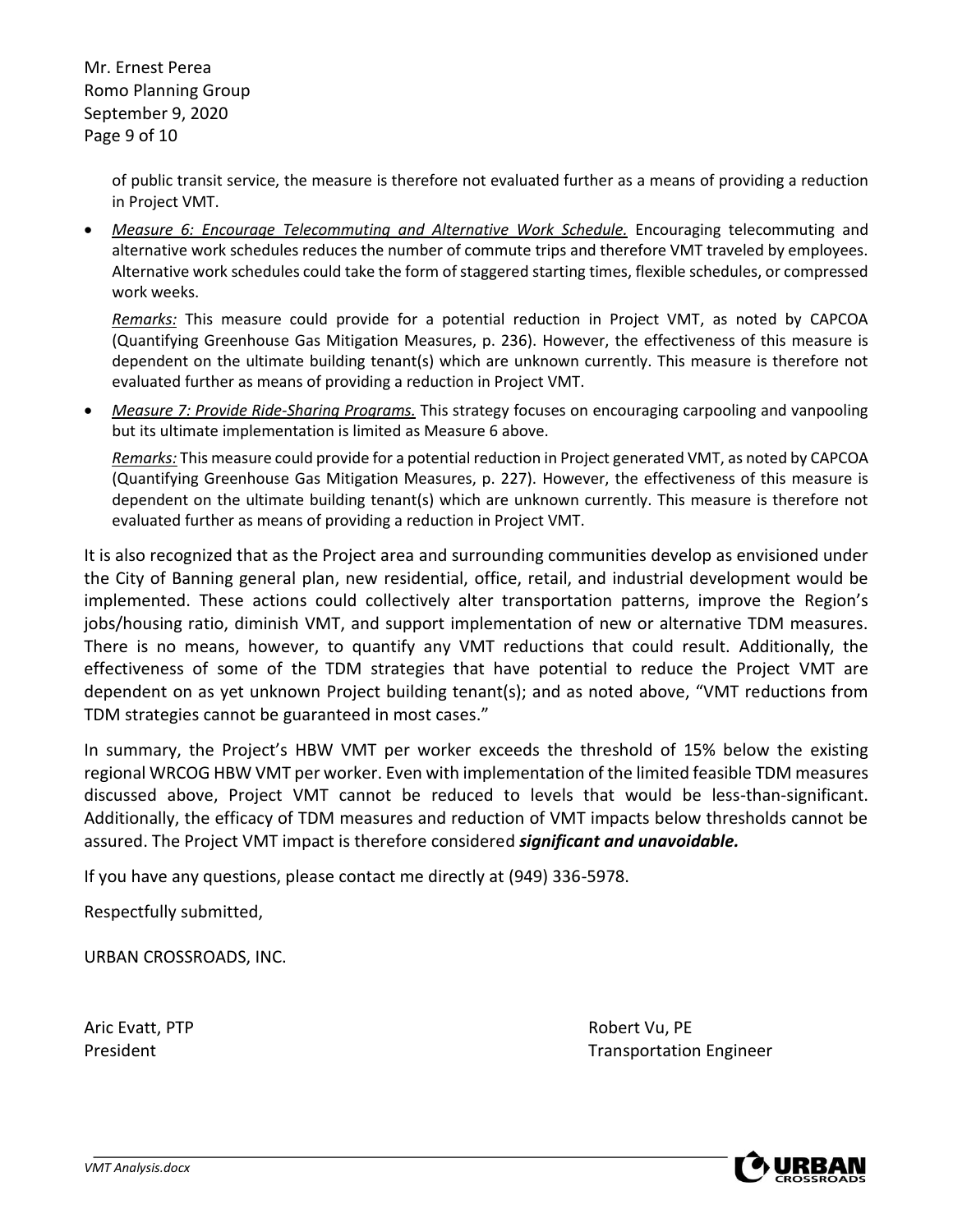Mr. Ernest Perea Romo Planning Group September 9, 2020 Page 10 of 10

### **REFERENCES**

- 1. **Office of Planning and Research.** *Technical Advisory on Evaluating Transportation Impacts in CEQA.*  State of California : s.n., December 2018.
- 2. **Western Riverside Council of Governments (WRCOG).** *Recommended Traffic Impact Analysis Guidelines for Vehicle Miles Traveled and Level of Service Assessment.* February 13, 2020.
- 3. **County of Riverside.** *Appendix E: Socioeconomic Build-Out Assumptions and Methodology.* County of Riverside : s.n., April 2017.

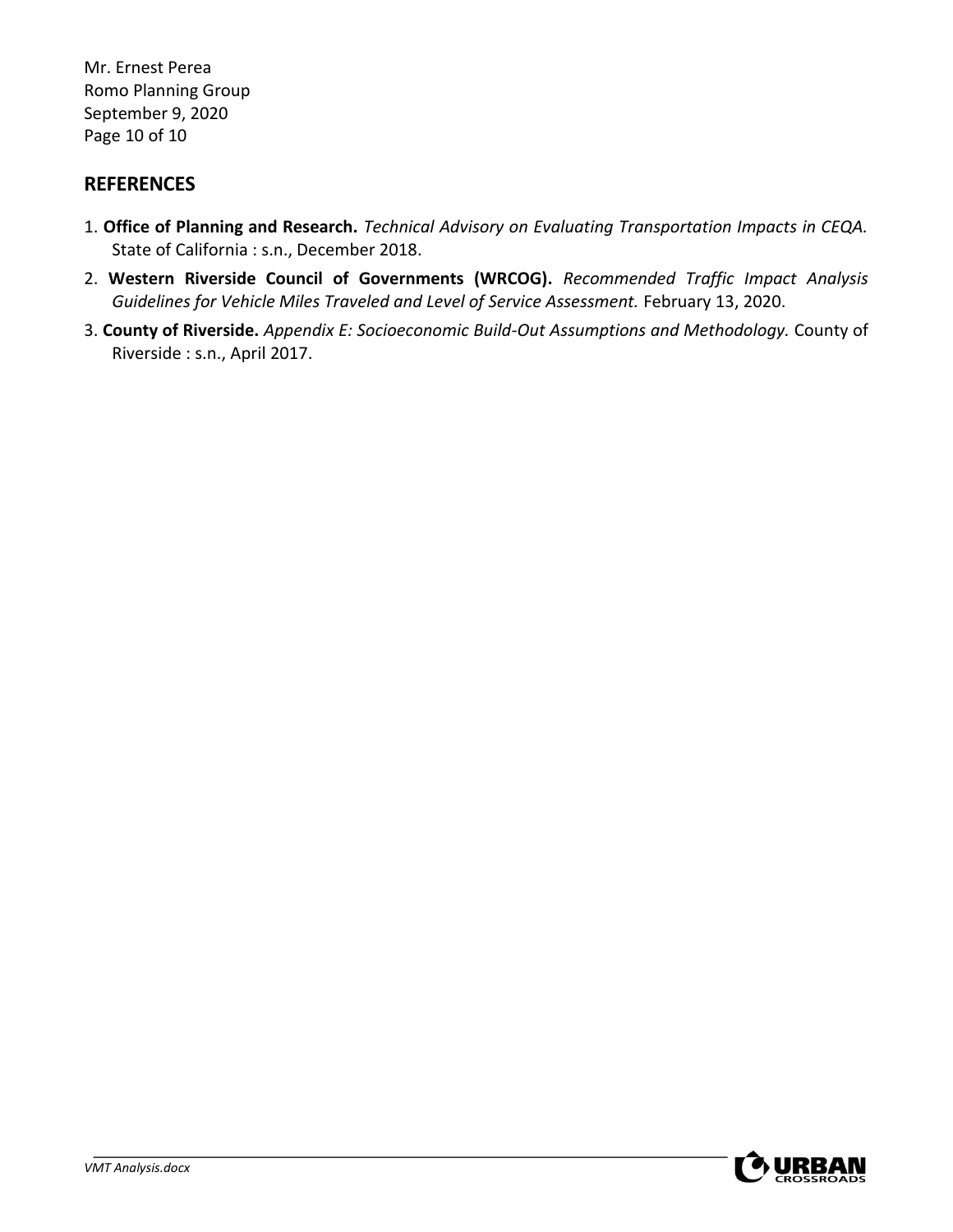**Attachment A**

**Project Trip Generation**

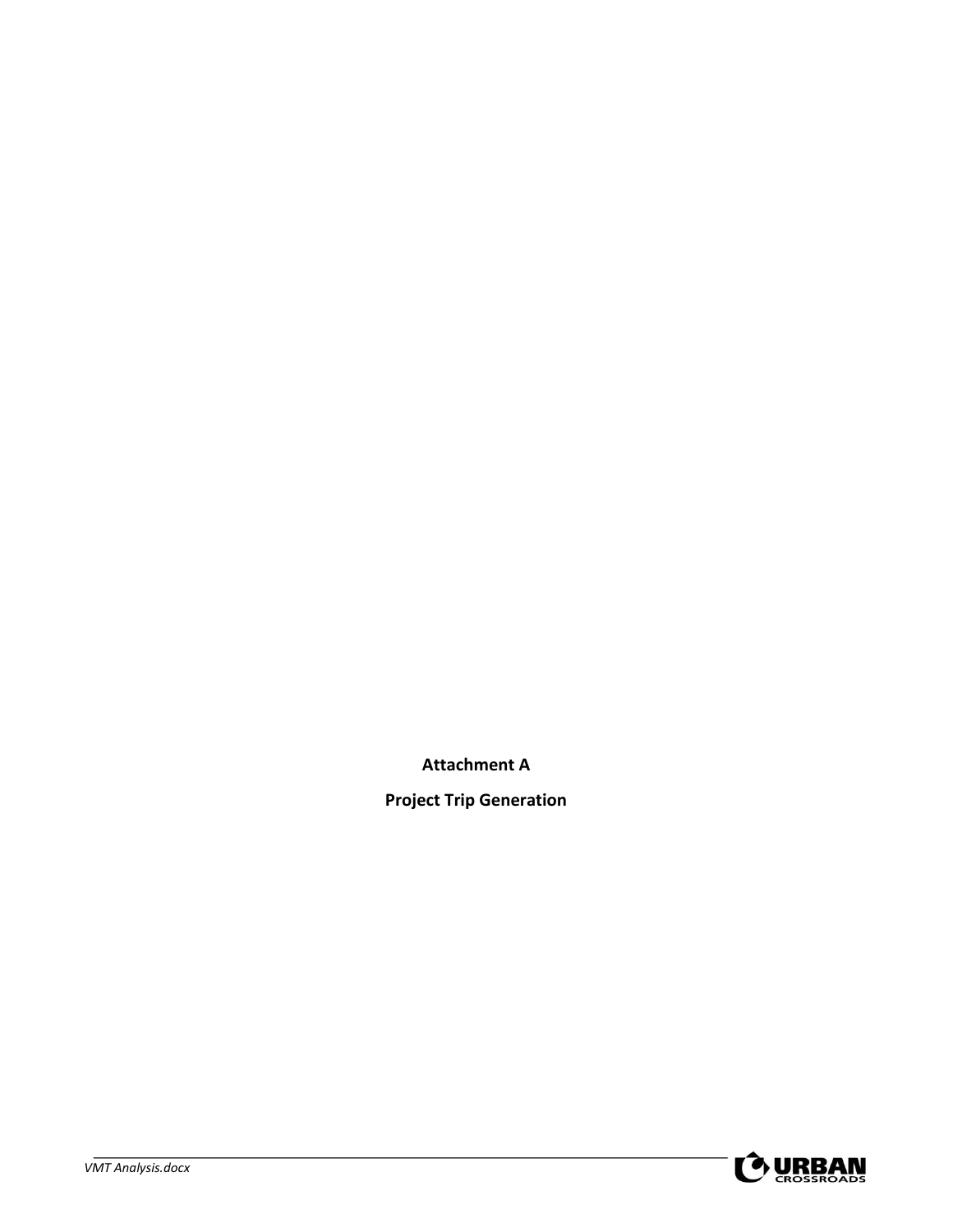### **Project Trip Generation Summary**

|                                 |          |                    | <b>AM Peak Hour</b> |      | <b>PM Peak Hour</b> |           |       |       |              |
|---------------------------------|----------|--------------------|---------------------|------|---------------------|-----------|-------|-------|--------------|
| <b>Land Use</b>                 | Quantity | Units <sup>1</sup> | $\ln$               | Out  | <b>Total</b>        | <b>In</b> | Out   | Total | <b>Daily</b> |
| <b>Industrial Park</b>          | 877.298  | <b>TSF</b>         |                     |      |                     |           |       |       |              |
| Passenger Cars:                 |          |                    | 250                 | 59   | 309                 | 66        | 250   | 316   | 2,514        |
| <b>Truck Trips:</b>             |          |                    |                     |      |                     |           |       |       |              |
| 2-axle:                         |          |                    | 6                   |      | 8                   |           | 5     | 8     | 74           |
| 3-axle:                         |          |                    | 7                   | 2    | 10                  | 2         | 6     | 10    | 92           |
| 4+-axle:                        |          |                    | 21                  | 5    | 28                  | 5         | 17    | 29    | 278          |
| - Truck Trips                   |          |                    | 34                  | 8    | 46                  | 8         | 28    | 47    | 444          |
| <b>Industrial Park Subtotal</b> |          |                    | 284                 | 67   | 351                 | 74        | 278   | 352   | 2,958        |
| <b>Medical Office</b>           | 52.065   | <b>TSF</b>         | 113                 | 32   | 145                 | 50        | 130   | 180   | 1,812        |
| <b>Internal Capture</b>         |          |                    | -4                  | $-7$ | $-11$               | $-1$      | -5    | -6    | $-62$        |
| <b>Office Subtotal</b>          |          | 109                | 25                  | 134  | 49                  | 125       | 174   | 1,750 |              |
| <b>Commercial Retail</b>        | 37.189   | <b>TSF</b>         | 22                  | 13   | 35                  | 68        | 74    | 142   | 1,404        |
| <b>Internal Capture</b>         |          |                    | $-7$                | $-4$ | $-11$               | $-5$      | $-1$  | $-6$  | $-60$        |
| Pass-By (34% PM/Daily)          |          |                    | 0                   | 0    | 0                   | $-21$     | $-21$ | -43   | $-458$       |
| <b>Retail Subtotal</b>          |          |                    | 15                  | 9    | 24                  | 42        | 51    | 93    | 886          |
| <b>TOTAL TRIPS</b> <sup>2</sup> |          |                    | 408                 | 101  | 509                 | 165       | 454   | 619   | 5,594        |

 $1$  TSF = thousand square feet

 $2$  TOTAL TRIPS = Passenger Cars + Truck Trips.

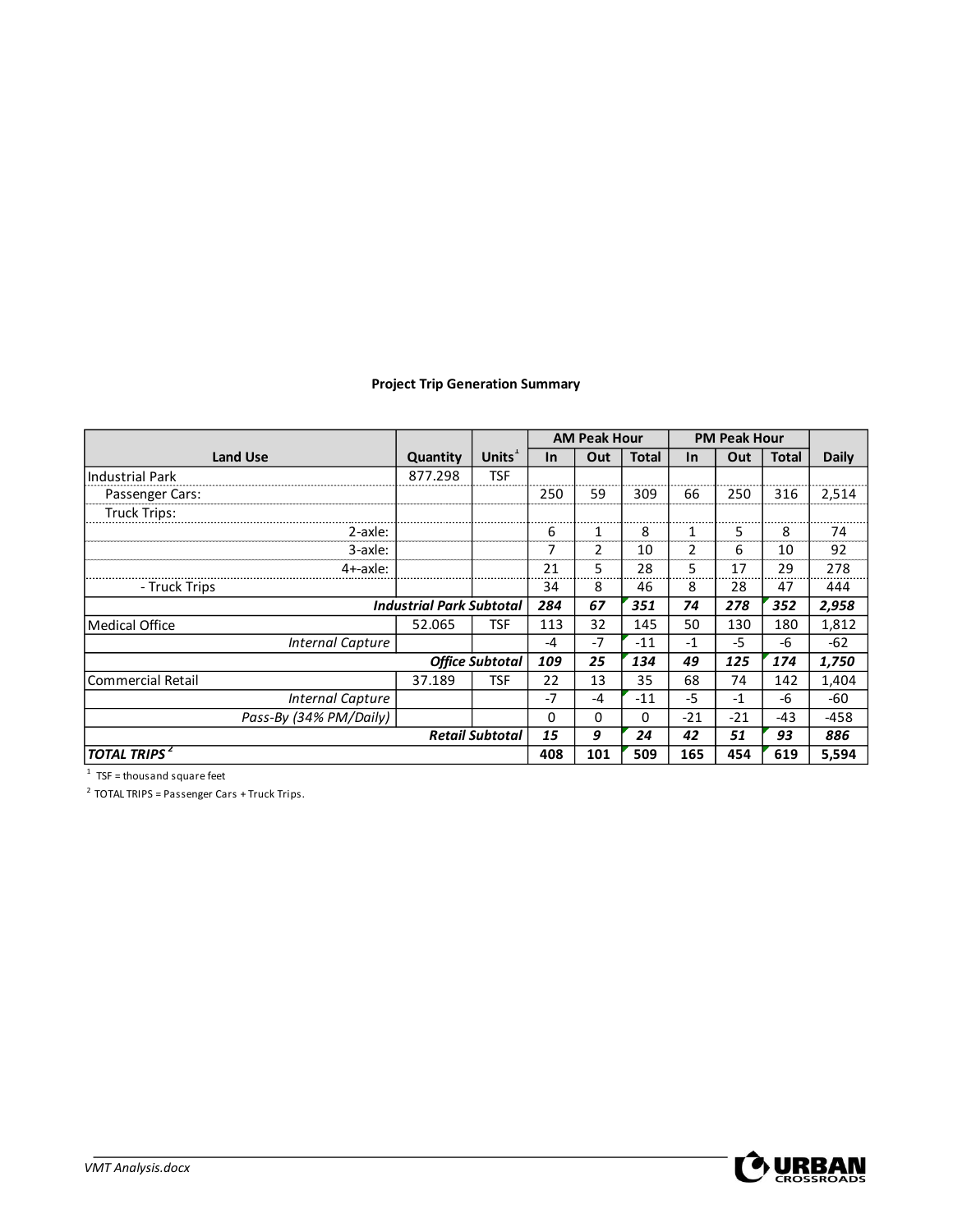**Attachment B**

**WRCOG VMT Screening Tool**